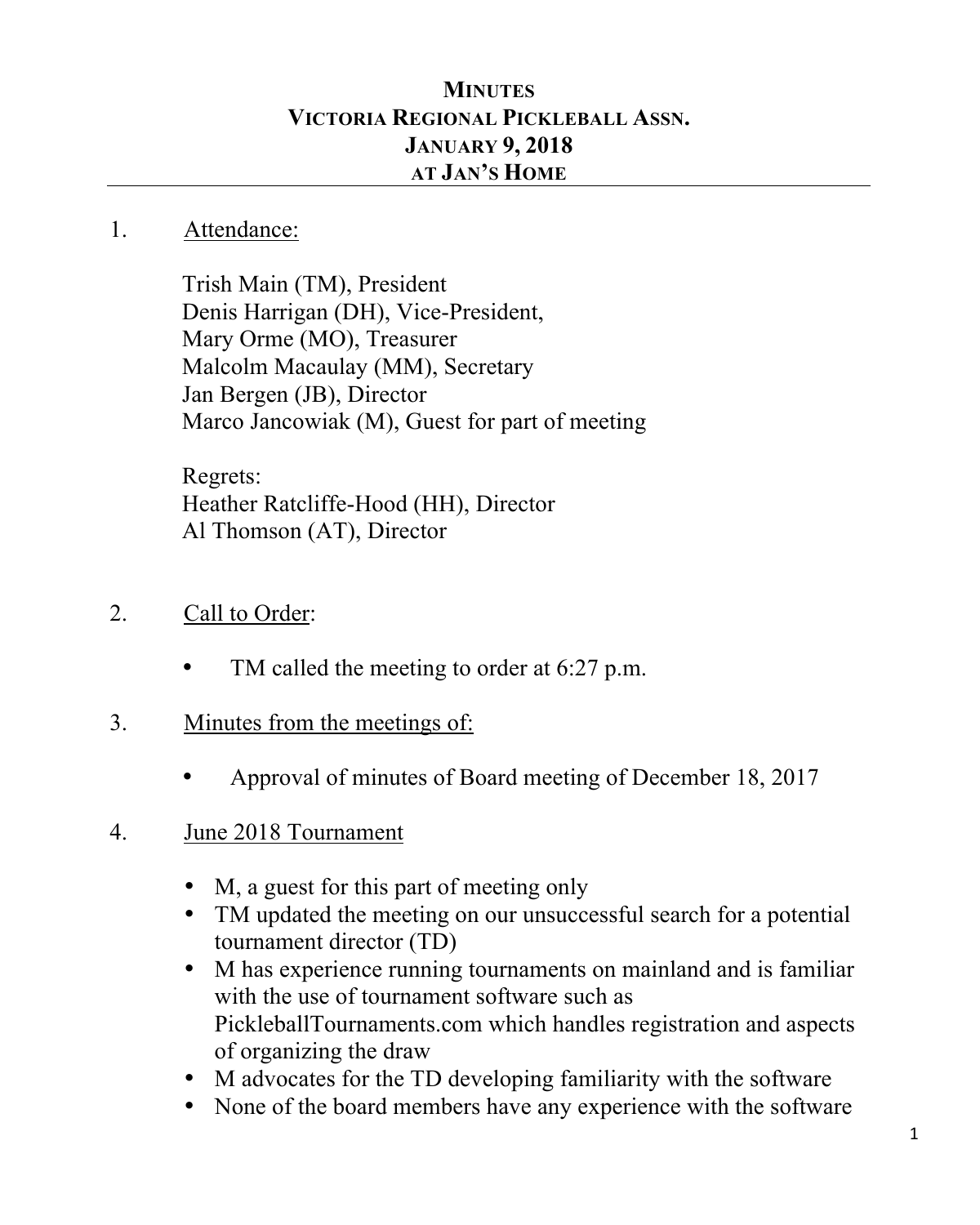- M also discussed process followed by other community centers with respect to the collection of registration fees; it is apparent that other centers share contact information for registrants more freely than Pearkes does
- M reviewed the potential levels and numbers of participants given the size of the Pearkes facility
- For round robin, 8 courts with games to 11 (with referees winners ref next game, can either designate or even pay refs) will take about 25 minutes per game including warm-ups
- 16 games will take about 50 minutes (8 courts x 2)
- 16 doubles teams, each team playing 3 matches in a round robin, generates 24 games
- M recommends single elimination play-off round
- To reduce delays, M recommends about 150 matches in total over 3 day period
- According to M, 8 teams in a level, and assuming a bronze medal play off game, would result in a total of 20 matches
- M recommends designing based on the number of teams rather than the number of players
- He also observed that Canadian Nationals are only 2 weeks afterwards so some top level competitive players will likely be looking for a concrete surface like Pearkes for a warm-up tournament
- With a majority of players likely to be from the island, a local TD or committee is necessary to seed players and teams
- After the meeting, M forwarded emails with further analyses of teams numbers and scheduling issues
- After thanking M for his assistance, the board decided to circulate VRPA members to see if there is a potential TD

## 5. President's Report:

- TM reported on PCO membership PCO wants more contact information, we have about 130 members, not all names have gone forward to PCO yet, PCO has not sent out cards to everyone so far
- TM to advise members of contact information for PCO so people can follow up with PCO directly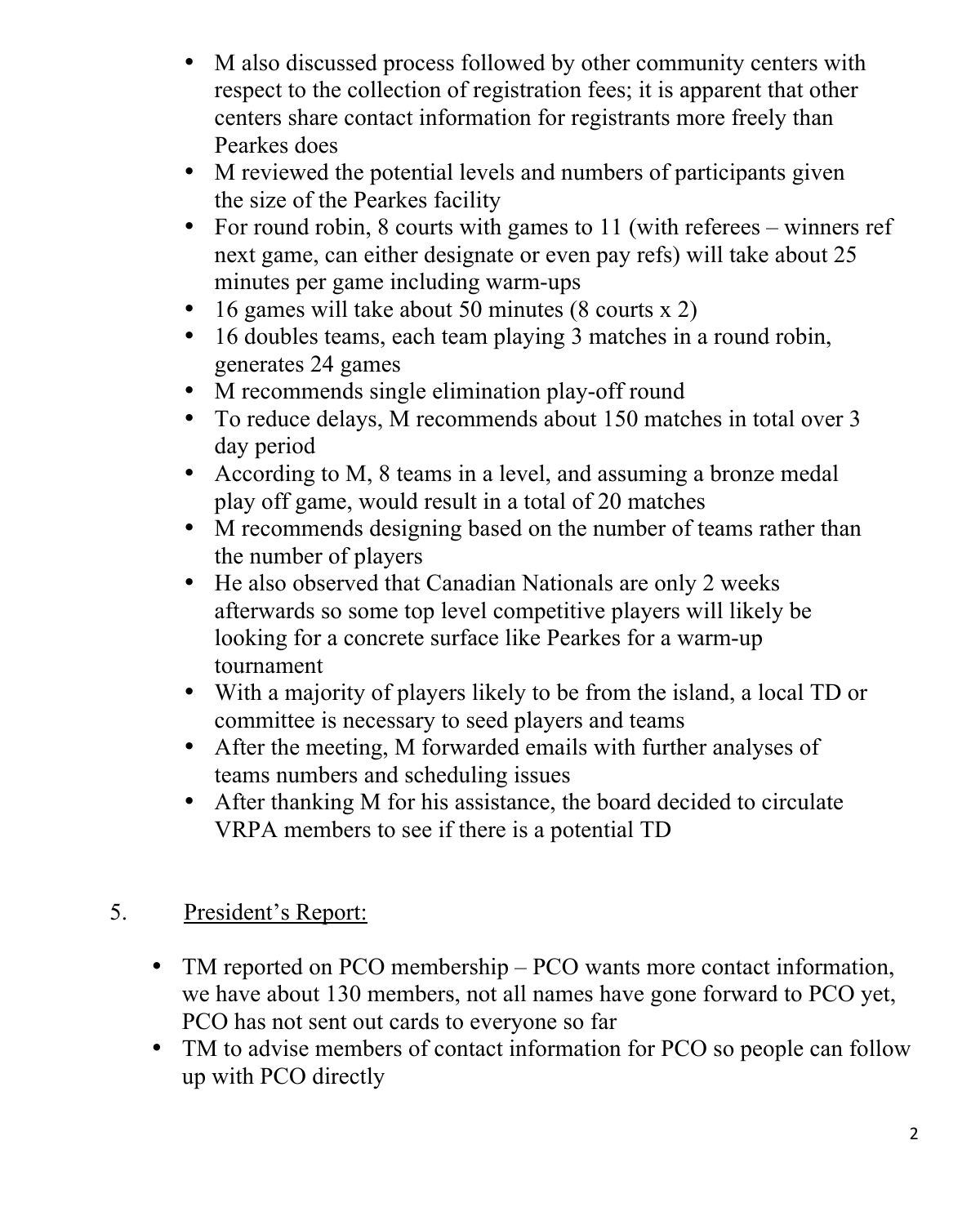- TM reported on need to ensure waivers properly signed as events progress, including Beyond Drop In
- 6. Treasurer's Report:
	- Bank account \$5,810.52
	- Petty cash  $$285.25$
	- Less approved payables photocopying \$4.50, saucer cones for drills \$37
- 7. Secretary's Report:
	- Nil
- 8. Heather Hood's Report:
	- HH reported by email and raised a potential need for a standardized security question response on online registration fee transfers because new members sometimes set security questions without obvious answers; after two unsuccessful attempts, the software cancels the transfer
- 9. Al Thomson's Report:
	- AT reports that the score-keeping clinic scheduled in April 2018 is fully subscribed
- 10. Old Business:
	- Nil
- 11. New Business:
	- Spring 2018 Outdoor League
	- DH recommends against due to extension of Robin's extension of Level 3.5 indoor league